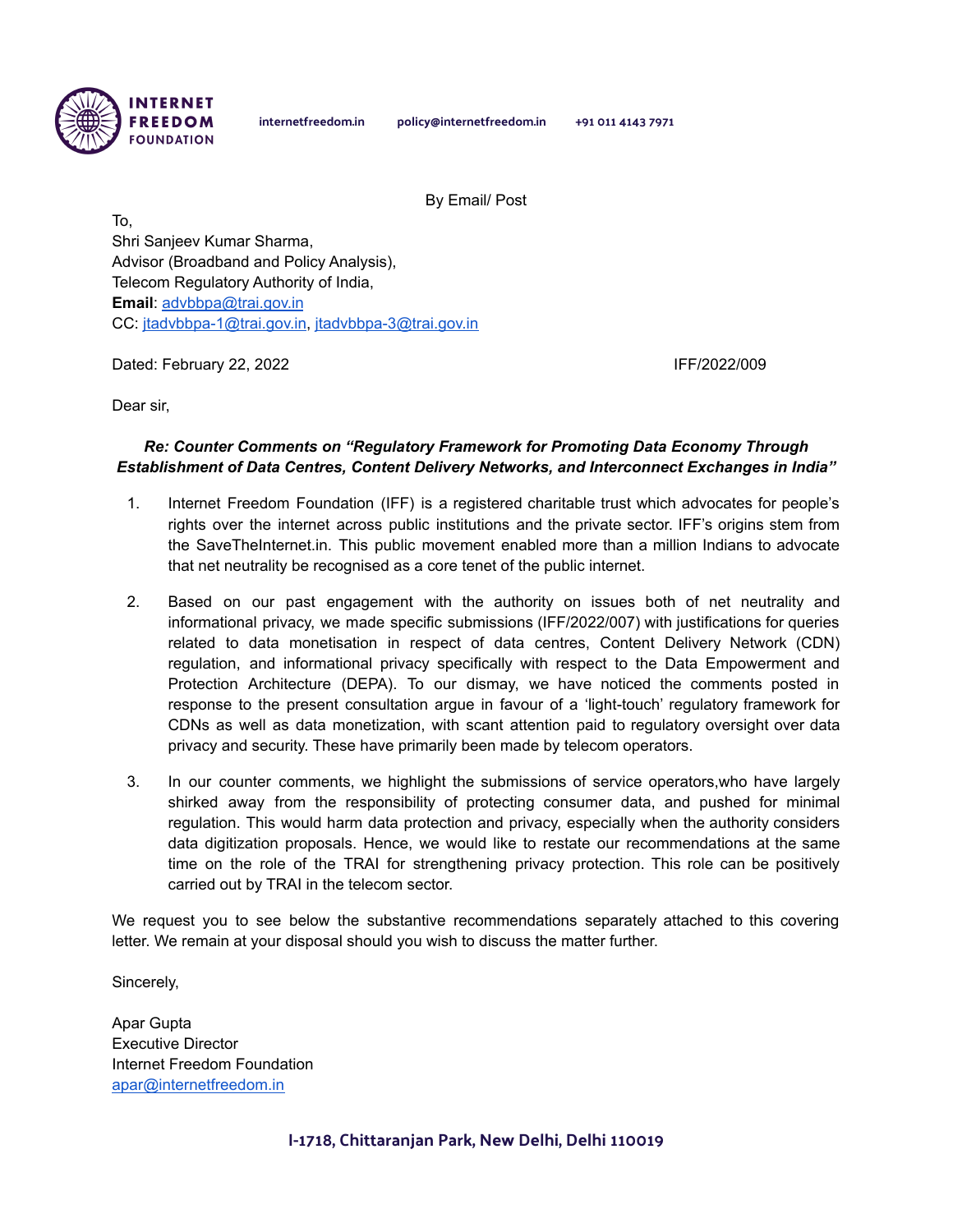

# **Counter Comments on TRAI's Consultation Paper on Regulatory Framework for Promoting Data Economy Through Establishment of Data Centres, Content Delivery Networks, and Interconnect Exchanges in India**

### **Outline of the present submission**

Our submission is branched into three broad headings for convenience and consideration. Each section is a specific cluster of questions highlighting an overarching theme along with our comments and recommendations on the issue. These are namely,

- Response on Content Delivery Networks
- Data Ethics Privacy, Ownership and Security
- Response on Data Monetization

Before we proceed with these issues, we would like to commend the intent towards improving India's digital infrastructure. As the digitalisation of the Indian economy continues, facilitating stronger data protection and net neutrality practises is vital, especially after the online fillip seen during the COVID-19 pandemic. In this regard, focusing on citizens' digital rights while drafting any data-related policy is paramount. Private and state financial incentives, and ease of governance should not sway policy makers into drafting proposals that may pose a risk to user security.

Our comments to the TRAI's Consultation Paper on "Regulatory Framework for Promoting Data Economy Through Establishment of Data Centres, Content Delivery Networks, and Interconnect Exchanges in India" were threefold. First, we called for urgency in the creation of a multi-stakeholder body for the enforcement of net neutrality. Second, we cautioned against regulating CDNs given existing market efficiency and user benefits. Lastly, we urged TRAI to recast focus towards telecom companies practises for data protection standards rather than adopting flawed technical systems of consent (eg. DEPA).

Below we provide our counter comments to responses given by service providers.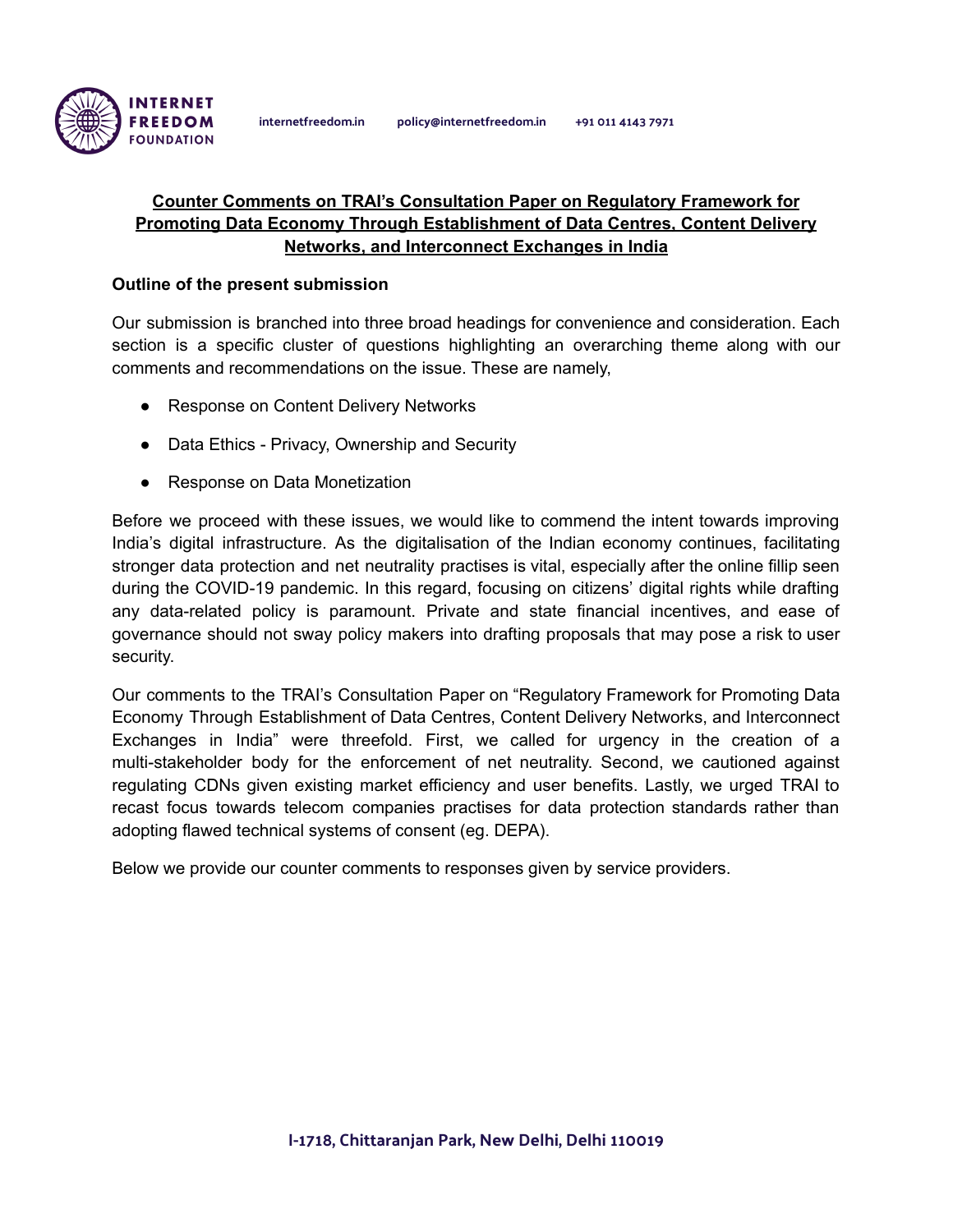

### **1. Response on Content Delivery Networks**

Q28: *What long term policy measures are required to facilitate growth of CDN industry in India?*

Q29: *Whether the absence of regulatory framework for CDNs is affecting the growth of CDN in India and creating a non*‐*level*‐*playing field between CDN players and telecom service providers?*

Q30: *If answer to either of the above question is yes, is there a need to regulate the CDN industry? What type of Governance structure should be prescribed? Do elucidate your views with justification.*

| <b>Service Provider</b>                                                                                                                                                                                                                                                                                                                                                                                                                                                                                              | <b>IFF Comments</b>                                                                                                                                                                                                                                                                                                                                                                                                                                                                                                                                                                                 |
|----------------------------------------------------------------------------------------------------------------------------------------------------------------------------------------------------------------------------------------------------------------------------------------------------------------------------------------------------------------------------------------------------------------------------------------------------------------------------------------------------------------------|-----------------------------------------------------------------------------------------------------------------------------------------------------------------------------------------------------------------------------------------------------------------------------------------------------------------------------------------------------------------------------------------------------------------------------------------------------------------------------------------------------------------------------------------------------------------------------------------------------|
| <b>ISPAI:</b> Strongly recommend that a light<br>regulatory framework<br>having<br>touch<br>registration mechanism in place for CDN<br>services should be introduced which would<br>help in creating level playing field for local<br>CDN players.<br><b>COAI:</b> Believe that there should be some<br>framework to govern quality of services<br>provided by CDNs of unlicensed entities.                                                                                                                          | We caution against the recommendation put<br>forward by various industry bodies such as<br>Internet Service Providers Association of<br>India and Broadband India Forum of a 'light<br>touch' regulatory framework for CDN service<br>providers. Here, we would like to restate our<br>submissions for further data to be queried to<br>check for anti-competitive practices in the<br>CDN market, especially when the telecom<br>market displays oligopolistic tendencies with<br>three players, namely Reliance Jio, Bharti<br>Airtel and Vodafone Idea, dominating the<br>market. $1$            |
| <b>BIF:</b> One of the most significant drivers will<br>be the increased use of video data (more<br>cameras everywhere) and the improved<br>resolution of image sensors(Regulation)<br>should be 'light-touch' so that it permits<br>innovation to prosper but at the same time<br>the Regulator may be permitted to intervene<br>whenever required to take corrective<br>measures in case of market failure, lack of<br>adequate competition, perceptible consumer<br>uneasiness and potential harm so that it acts | Additionally, if there is an information<br>asymmetry on the nature of how the peering<br>and transit ecosystem functions and the<br>commercial agreements signed between<br>Telecom Service Providers (TSPs) with<br>private parties, the TRAI should put in place a<br>reporting mechanism for TSPs. This should<br>include regular disclosure of privately<br>negotiated interconnection agreements and<br>paid peering/transit arrangements. Pursuant<br>to this, once adequate studies of the market<br>been conducted to make robust<br>have<br>assessment, TRAI can facilitate the growth of |

<sup>1</sup> Telecom Regulatory Authority Of India, *Highlights of Telecom Subscription Data as on 30th June, 2021,* [https://www.trai.gov.in/sites/default/files/PR\\_No.37of2021\\_0.pdf](https://www.trai.gov.in/sites/default/files/PR_No.37of2021_0.pdf)

I-1718, Chittaranjan Park, New Delhi, Delhi 110019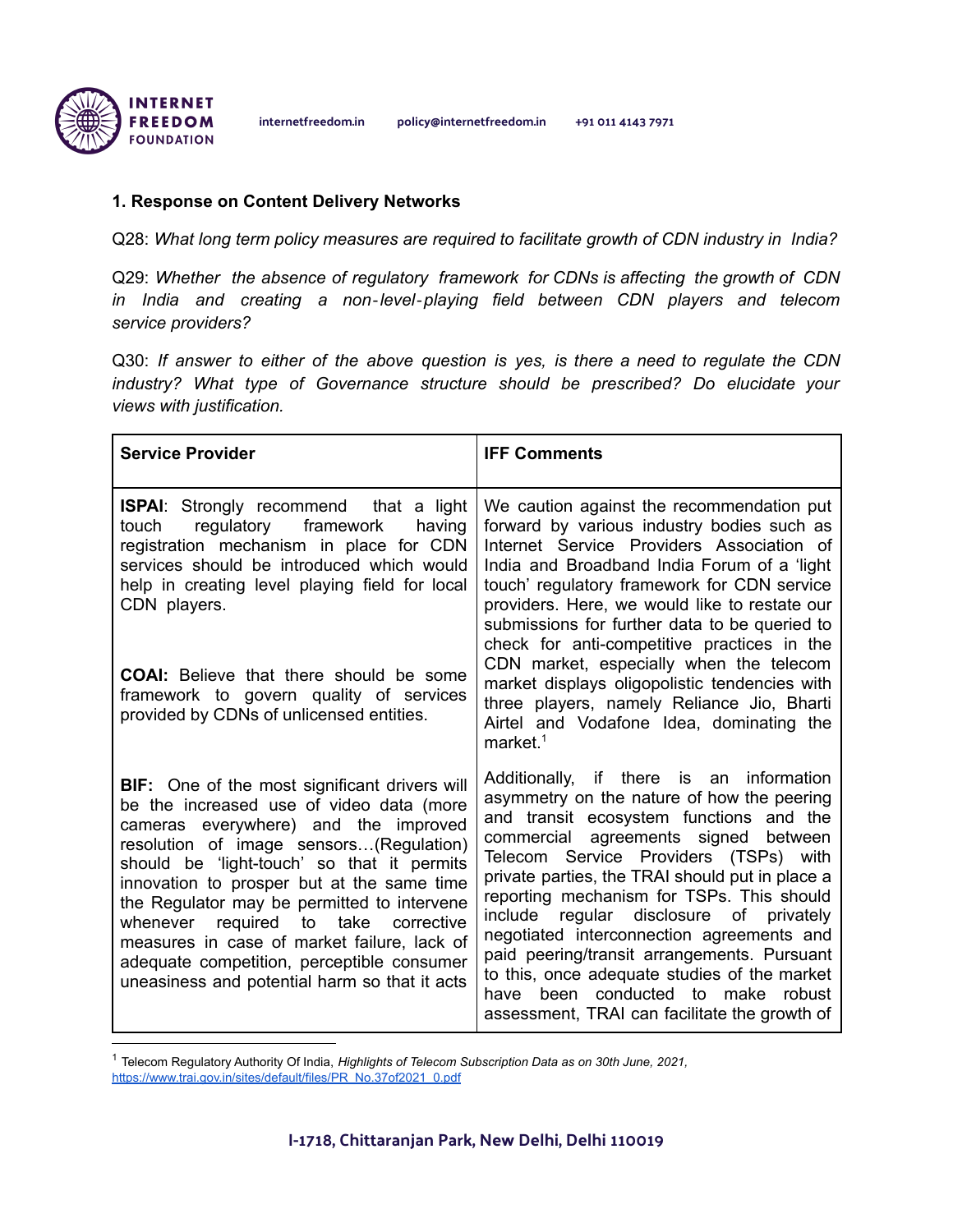

| as a deterrent instead of a market barrier.                                                                                                                                                                                                                                                                                                                                                                                      | the local CDN industry by formulating a<br>non-regulatory policy focussing on technology<br>promotion and incentives.                                                                                                                                                                                                                                                                                                                             |
|----------------------------------------------------------------------------------------------------------------------------------------------------------------------------------------------------------------------------------------------------------------------------------------------------------------------------------------------------------------------------------------------------------------------------------|---------------------------------------------------------------------------------------------------------------------------------------------------------------------------------------------------------------------------------------------------------------------------------------------------------------------------------------------------------------------------------------------------------------------------------------------------|
| Reliance Jio Infocomm: Recommend that<br>CDNs should be brought under a regulatory<br>that<br>the<br>contractual<br>framework<br><b>SO</b><br>arrangements between internet companies,<br>CDNs and TSPs/ISPs can be monitored for<br>any anti-competitive practices and violation of<br>any net neutrality principles. Hence CDNs<br>should be brought under suitable licensing<br>regime, with light touch regulatory approach. | Further, we commend the authority for its<br>recommendations<br>to<br>create<br>a<br>multi-stakeholder body for enforcement of net<br>primarily technical<br>neutrality,<br>forms<br>οf<br>discrimination that the Unified Access Service<br>Agreements prohibit. However, we express<br>regret at the delay in establishing<br>this<br>multi-stakeholder body which is to<br>the<br>detriment of India's global leadership on net<br>neutrality. |
| <b>Tata Communications:</b><br>We<br>strongly<br>recommend that a light touch regulatory<br>framework having registration mechanism in<br>place for CDN services should be introduced<br>which would help in creating a level playing<br>field for local CDN players.                                                                                                                                                            | Furthermore, on 24th September, 2021, the<br>Ministry<br>of<br>Finance<br>(vide<br>O.M.F.No.12(13-B(W&M)/2020) has removed<br>the expenditure curbs that were imposed on<br>Ministries/Departments<br>various<br>due<br>to<br>COVID-19 related austerity measures. <sup>2</sup> Thus,<br>curbs on expenditure have now been<br>removed and so COVID-19 related budgetary<br>cuts can no longer stand in the way of the                            |
| <b>Bharti Airtel:</b> We believe that commercial<br>arrangements between CDN and ISPs should<br>continue to be governed by market forces,<br>and no regulatory intervention is required in<br>the same. It is necessary to put some<br>obligations on CDNs, operated by unlicensed<br>entities, for maintaining minimum quality of<br>standards.                                                                                 | implementation of TRAI's recommendations.<br>We are already seeing increasing instances<br>of licensees discriminating against certain<br>types of internet content and blocking them<br>with impunity. As we had pointed out in our<br>comments, website blocklists of licensed<br>internet service providers (ISPs) across India<br>are widely inconsistent with one another,<br>suggesting that a larger pattern wherein                       |
| Vodafone Idea: There should be a clear legal<br>and regulatory regime for CDN industry<br>through light touch licensing regime.                                                                                                                                                                                                                                                                                                  | internet providers are either a) not complying<br>with blocking orders, or b) arbitrarily blocking<br>legal<br>orders. $3$<br>websites<br>without<br><b>This</b><br>undermines the network neutrality principles,<br>Unified Access Service Agreements, and the<br>spirit of the Supreme Court of India's                                                                                                                                         |

 $^2$  O.M.F.No.12(13-B(W&M)/2020). Ministry of Finance. Notified on 24th September, 2021. <https://dea.gov.in/sites/default/files/Cash%20Management%20Guidelines-24-9-21.pdf>.

<sup>3</sup> Singh, Grover & Singh, *How India Censors the Web*, Cornell University, 30th May, 2020; <https://arxiv.org/abs/1912.08590>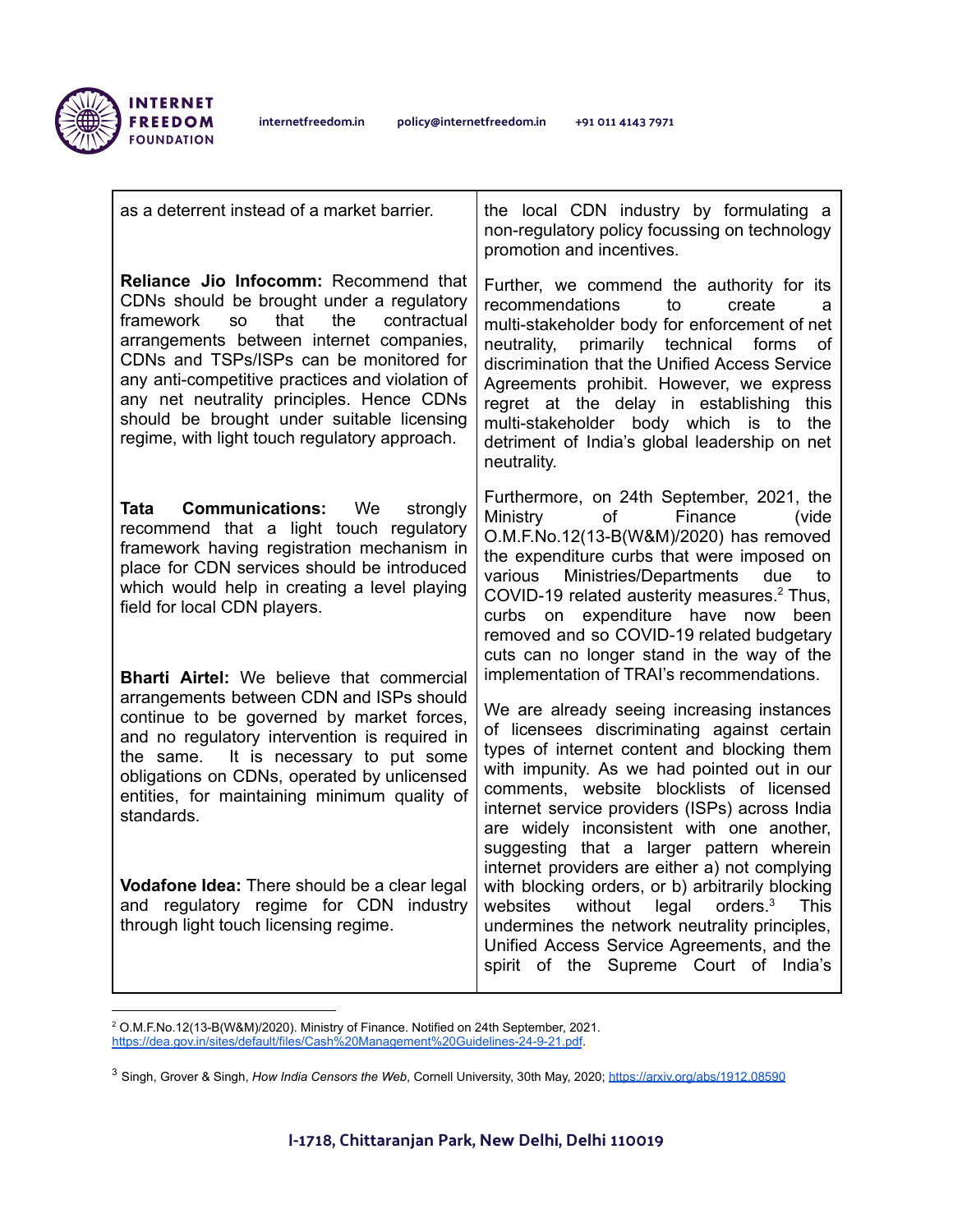

| <b>SugarBox Networks:</b> We<br>advocate<br>non-disclosure of commercial terms of a<br>strategic partnership to keep the CDN<br>industry profitable and competitiveWe<br>propose a suitable protection mechanism that<br>hedges the business risk of CDN service<br>providers from peering disputes of any such<br>kind. | directions in Anuradha Bhasin v. Union of<br>India and Ors, Writ Petition (Civil) No. 1031 of<br>2019 mandating transparency in internet<br>restrictions. Thus, it is imperative that the<br>multi-stakeholder body be constituted to fulfil<br>the following tasks:<br>1. Help to conduct a comprehensive<br>study of the CDN market with inputs<br>from diverse stakeholders<br>2. Audit TSPs to ensure non-deployment<br>traffic<br>management<br>of<br>undue<br>practices.<br>3. Ensure transparency in the sector by<br>publishing<br>regular<br>reports<br>of<br>multistakeholder discussions                                                                                                                                                                                                                                                                                                                                                                                                                                  |
|--------------------------------------------------------------------------------------------------------------------------------------------------------------------------------------------------------------------------------------------------------------------------------------------------------------------------|--------------------------------------------------------------------------------------------------------------------------------------------------------------------------------------------------------------------------------------------------------------------------------------------------------------------------------------------------------------------------------------------------------------------------------------------------------------------------------------------------------------------------------------------------------------------------------------------------------------------------------------------------------------------------------------------------------------------------------------------------------------------------------------------------------------------------------------------------------------------------------------------------------------------------------------------------------------------------------------------------------------------------------------|
|                                                                                                                                                                                                                                                                                                                          | Lastly, as we note the growth in the CDN<br>industry, we should be watchful of the<br>technology that is abetting the growth. In this<br>light, it is unfortunate to note the response of<br>the Broadband India Forum, which effectively<br>rationalises the deployment of cameras for<br>infrastructural purposes. While video data<br>through OTT platforms<br>generated<br>is.<br>permissible, deploying cameras everywhere<br>for surveillance purposes is dangerous. Any<br>data protection law should limit mass<br>surveillance as it contravenes the principles<br>of necessity, proportionality and purpose<br>limitation. Even when individual interception<br>and surveillance is carried out, it should be<br>severely limited in substance and practice<br>through procedural safeguards. As we await<br>data protection legislation, TRAI should<br>ensure that private companies do not resort<br>to data maximisation, lest it contravenes the<br>Justice KS Puttswamy v. Union of India<br>judgement. <sup>4</sup> |

<sup>4</sup> 2017 (10) SCC 1.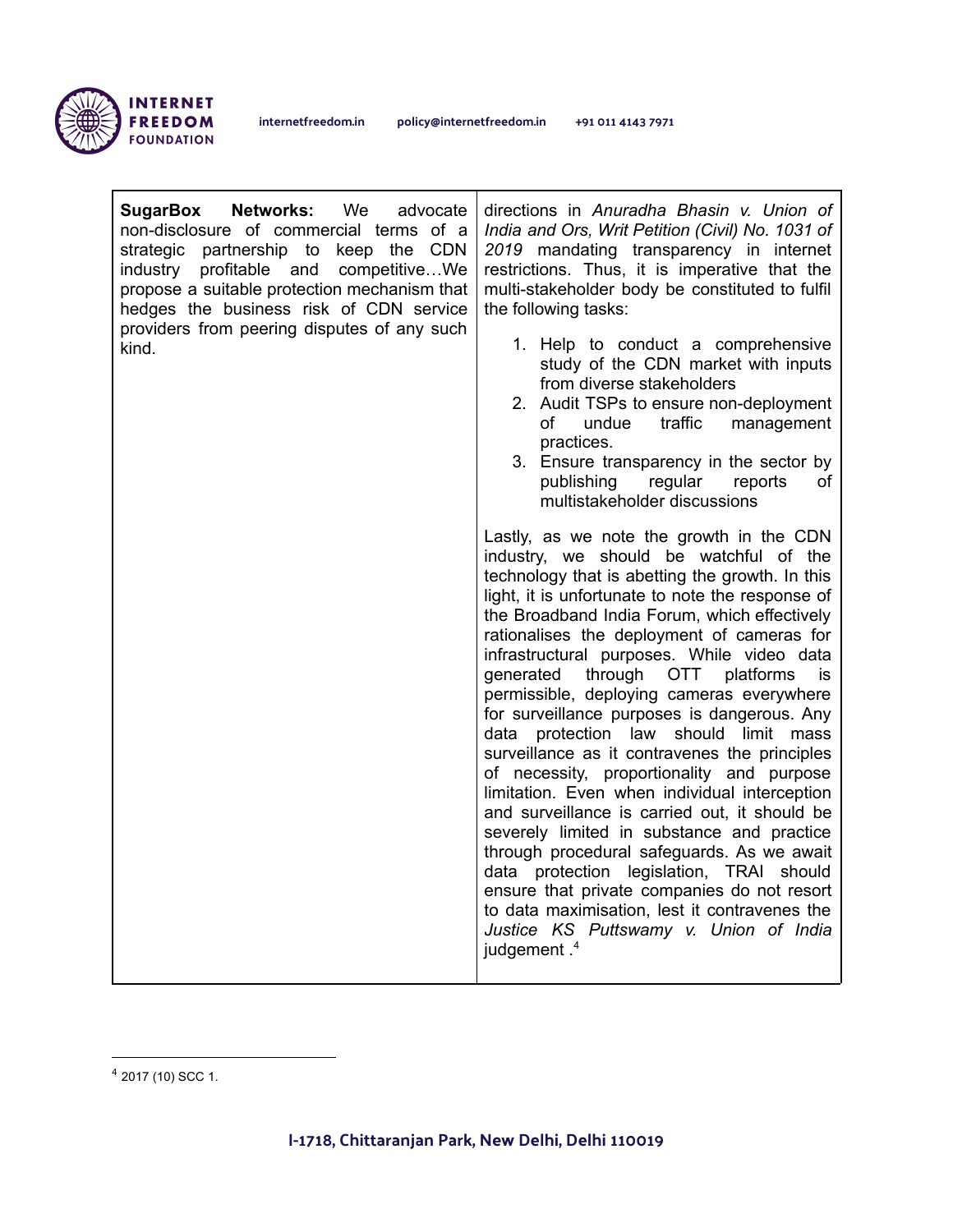# **2. Response on Data Ethics - Privacy, Ownership and Security**

Q47: *How can the TSPs empower their subscribers with enhanced control over their data and ensure secure portability of trusted data between TSPs and other institutions? Provide comments along with detailed justification.*

Q48: *What is the degree of feasibility of implementing DEPA based consent framework structure amongst TSPs for sharing of KYC data between TSPs based on subscriber's consent?*

| <b>Service Provider</b>                                                                                                                                                                                                                                                                                                                                                                                                                                                                                                                                                                                                                                                                                                                                                                                                                                                                                                                                                                                                                                     | <b>IFF Comments</b>                                                                                                                                                                                                                                                                                                                                                                                                                                                                                                                                                                                                                                                                                                                                                                                                                                                                                                                                                                                                                                     |
|-------------------------------------------------------------------------------------------------------------------------------------------------------------------------------------------------------------------------------------------------------------------------------------------------------------------------------------------------------------------------------------------------------------------------------------------------------------------------------------------------------------------------------------------------------------------------------------------------------------------------------------------------------------------------------------------------------------------------------------------------------------------------------------------------------------------------------------------------------------------------------------------------------------------------------------------------------------------------------------------------------------------------------------------------------------|---------------------------------------------------------------------------------------------------------------------------------------------------------------------------------------------------------------------------------------------------------------------------------------------------------------------------------------------------------------------------------------------------------------------------------------------------------------------------------------------------------------------------------------------------------------------------------------------------------------------------------------------------------------------------------------------------------------------------------------------------------------------------------------------------------------------------------------------------------------------------------------------------------------------------------------------------------------------------------------------------------------------------------------------------------|
| <b>COAI:</b> At present, data protection regulations<br>are not equally equipped for different sectors<br>to maintain the security of personal data in<br>control of the data fiduciary in the sector.<br>Hence implementation of DEPA cannot be<br>simultaneously for<br>all<br>the<br>done<br>sectorsRecommend a distributed ledger<br>managed by a consortium with a consistent<br>taxonomy. This can have subscriber details,<br>log of access and usage. This approach will<br>balance privacy and control.<br><b>Reliance Jio:</b> At present, data protection<br>regulations are not equally equipped for<br>different sectors to maintain the security of<br>personal data in control of the data fiduciary<br>in the sector. Hence implementation of DEPA<br>cannot be done simultaneous for all the<br>sectorsAlthough it should be explicitly<br>mentioned that the liability of maintaining the<br>security of shared data lies with the Consent<br>Manager, as it is the entity obtaining user<br>consent for sharing of his/her data. Role of | IFF commends COAI and Reliance Jio's<br>acknowledgment of India<br>lacking<br>data<br>protection regulations for different sectors to<br>maintain the security of personal data. TRAI<br>should focus on TSPs and improve the<br>privacy and data protection standards<br>applicable to them in the interim till a<br>comprehensive data protection<br>law<br>is<br>enacted. As answered by the Minister of<br>for<br>Communications<br>Devunsinh<br><b>State</b><br>Chauhan in the Rajya Sabha, the DoT has<br>not reviewed the privacy policy of TSPs in<br>India, and that the department has not<br>imposed any fines on TSPs for violation of<br>the Information Technology Act, 2000 and the<br>Information Technology Rules, 2011. <sup>5</sup><br>This is concerning since as per media reports<br>personal data, including names, birth date,<br>phone number, address and Aadhar IDs of<br>over 2.5 million Airtel subscribers, were<br>available on a hacker group's website for<br>about three months last year. <sup>6</sup> Similarly, in |
| limited to providing<br>TSPs will be<br>the                                                                                                                                                                                                                                                                                                                                                                                                                                                                                                                                                                                                                                                                                                                                                                                                                                                                                                                                                                                                                 | 2019, an independent security researcher                                                                                                                                                                                                                                                                                                                                                                                                                                                                                                                                                                                                                                                                                                                                                                                                                                                                                                                                                                                                                |

<sup>5</sup> Department of Telecommunications; *Rajya Sabha Unstarred Question No. 386- Review of Privacy Policy of Telecom Service Providers*; February 4th, 2022; <https://pqars.nic.in/annex/256/Au386.pdf>

<sup>6</sup> Chandrashekhar, Mittal; *Airtel denies claims that data of 2.5 million users was leaked*; February 3rd, 2021; [https://economictimes.indiatimes.com/tech/technology/airtel-denies-claims-that-data-of-2-5-million-users-was-leaked/](https://economictimes.indiatimes.com/tech/technology/airtel-denies-claims-that-data-of-2-5-million-users-was-leaked/articleshow/80660207.cms?from=mdr) [articleshow/80660207.cms?from=mdr](https://economictimes.indiatimes.com/tech/technology/airtel-denies-claims-that-data-of-2-5-million-users-was-leaked/articleshow/80660207.cms?from=mdr)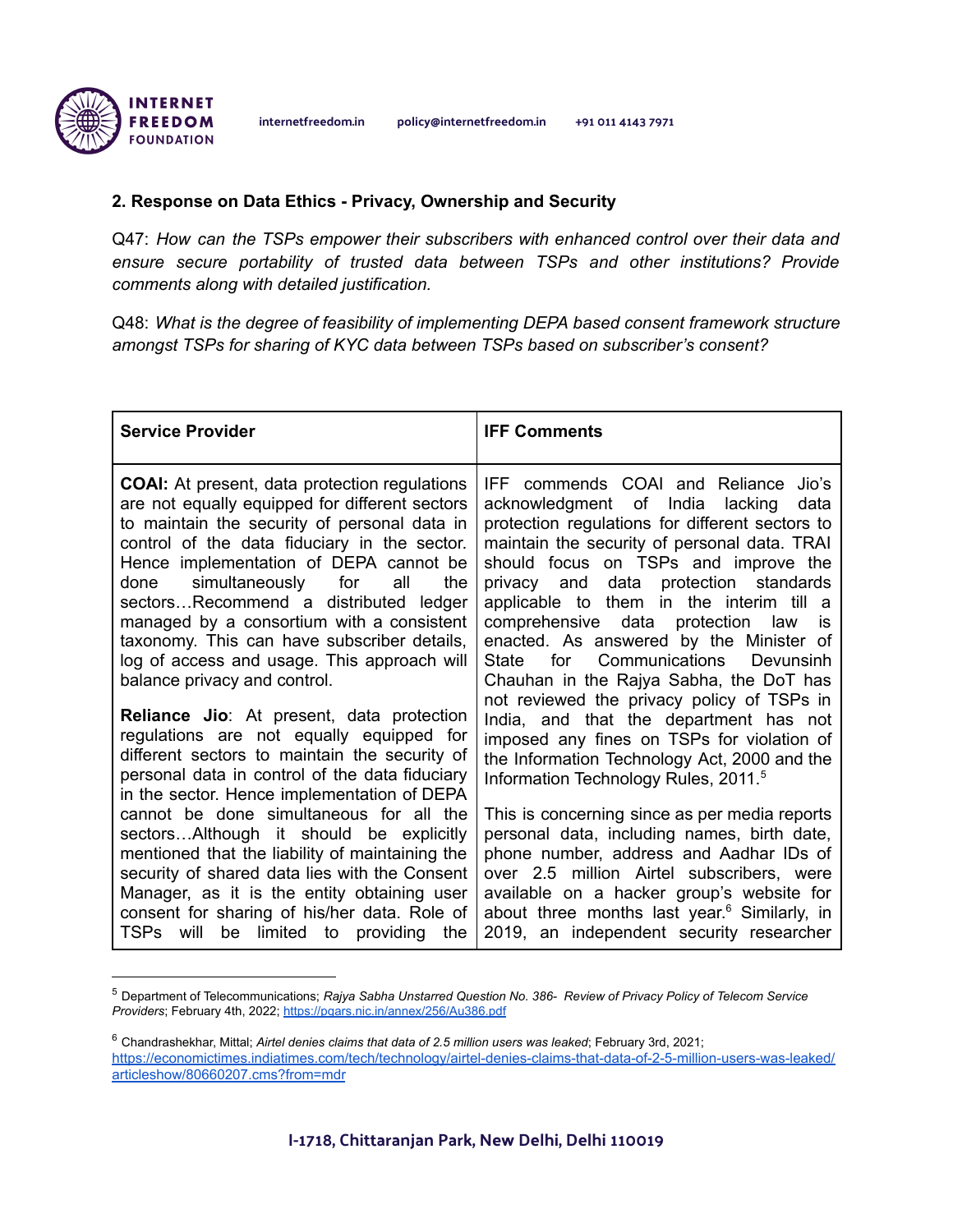

г

| requested data, on being provided the<br>appropriate consent, on behalf of the user to<br>the Consent Manager, as such data is<br>already available with the TSPs in digital<br>format.<br><b>Communications:</b> For<br>any<br>laps<br>Tata<br>/non-compliance regarding sharing of KYC<br>data without the consent of subscriber,<br>existing TSP who has possess the KYC<br>information of the Subscriber should not be<br>held responsible in any manner<br><b>Bharti Airtel:</b> The recommended approach is<br>a distributed ledger that is managed by a<br>consortium with a consistent taxonomy. This<br>has subscriber details, log of access and<br>usage. This approach balances privacy and<br>control. | flaw in the<br>exposed a<br>Application<br>Programming Interface of Airtel's mobile<br>application, which could have exposed data<br>of 300 million users. <sup>7</sup> Hence, there is a need<br>for stricter enforcement of data protection<br>measures and a penalty imposition in case of<br>violation.<br>Additionally, the usage of telecom user data<br>and its commercial exploitation needs to be                                                                                                                                                                                                                                                                                                                                                                           |
|---------------------------------------------------------------------------------------------------------------------------------------------------------------------------------------------------------------------------------------------------------------------------------------------------------------------------------------------------------------------------------------------------------------------------------------------------------------------------------------------------------------------------------------------------------------------------------------------------------------------------------------------------------------------------------------------------------------------|--------------------------------------------------------------------------------------------------------------------------------------------------------------------------------------------------------------------------------------------------------------------------------------------------------------------------------------------------------------------------------------------------------------------------------------------------------------------------------------------------------------------------------------------------------------------------------------------------------------------------------------------------------------------------------------------------------------------------------------------------------------------------------------|
|                                                                                                                                                                                                                                                                                                                                                                                                                                                                                                                                                                                                                                                                                                                     | studied. Disclosures may be mandated till the<br>enactment of a user centric, rights respecting<br>data<br>protection law<br>that provides<br>for<br>horizontal regulation. One of the core<br>principles of such a data protection law may<br>include interoperability and data portability. A<br>citizen oriented framework can only emerge<br>on the basis of centering data exchanges<br>within a framework of data protection that<br>corrects<br>the<br>recognises<br>and<br>power<br>differentials between data principles and<br>processors.                                                                                                                                                                                                                                 |
|                                                                                                                                                                                                                                                                                                                                                                                                                                                                                                                                                                                                                                                                                                                     | Taking a cue from the GDPR, TRAI should<br>ensure that the consent taken is valid, and<br>indeed, informed. <sup>8</sup> This is paramount to<br>ensure that citizens' rights over data are<br>maintained. However, TRAI should keep in<br>implementation challenges of<br>mind the<br>obtaining informed consent before going<br>ahead with the DEPA framework. Millions of<br>Indian citizens possess<br>low<br>levels of<br>education, with digital literacy being a distant<br>dream. In such a context, most users would<br>be incapable of giving their consent truly<br>freely. Unaware of their rights as users and<br>citizens, they may not fully comprehend the<br>implications of consenting to sharing their<br>data, thus risking a breach of privacy and<br>security. |
|                                                                                                                                                                                                                                                                                                                                                                                                                                                                                                                                                                                                                                                                                                                     | Further,<br>Reliance<br>Jio<br>Tata<br>and                                                                                                                                                                                                                                                                                                                                                                                                                                                                                                                                                                                                                                                                                                                                           |

7 ibid

<sup>&</sup>lt;sup>8</sup> GDPR: Consent, Intersoft Consulting, accessed November 28th, 2020; <https://gdpr-info.eu/issues/consent/>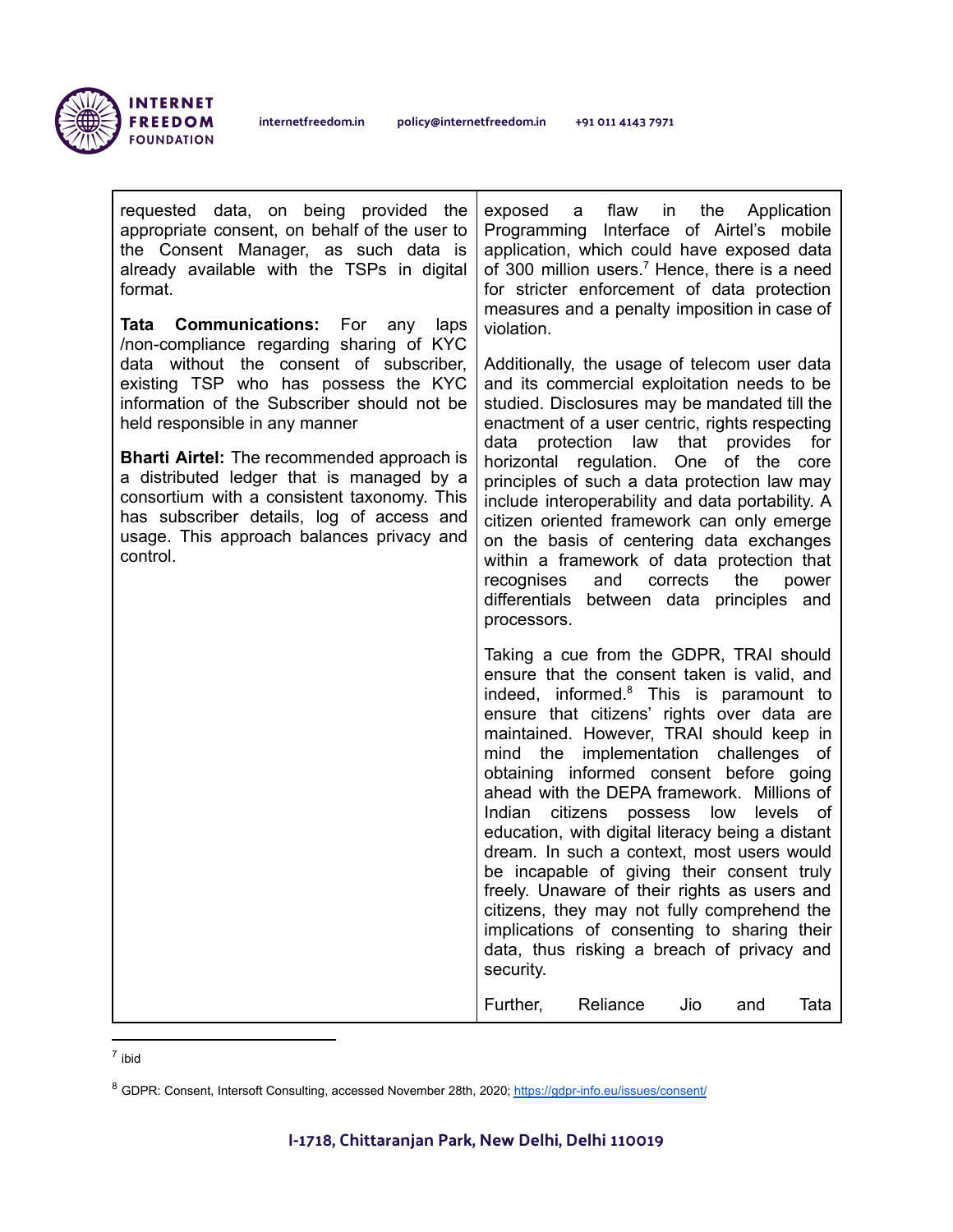

# **3. Response on Data Monetization**

Q27: *Would there be any security/privacy issues associated with data monetization? What further measures can be taken to boost data monetization in the country?*

| <b>Service Provider's Submissions</b>               | <b>IFF Response</b>                             |
|-----------------------------------------------------|-------------------------------------------------|
| <b>COAI:</b> Presently there is adequate regulatory | Any government policy that promotes "data       |
| oversight to ensure data privacy and data           | monetisation" based on public data should be    |
| security of customer data as well as customer       | cautioned against it. Such policies will        |
| communication for the licensed service              | encourage state authorities to collect data     |
| providers Businesses should get explicit            | beyond the specified purpose, leading to data   |
| recognition that anonymous data is not              | maximisation. This will conflict with citizens' |
| personal data and that pseudonymisation can         | fundamental right to privacy and the principle  |
| provide genuine safeguards without the need         | of data minimisation as recognised by the       |
| for consent.                                        | Supreme Court of India in the Justice KS        |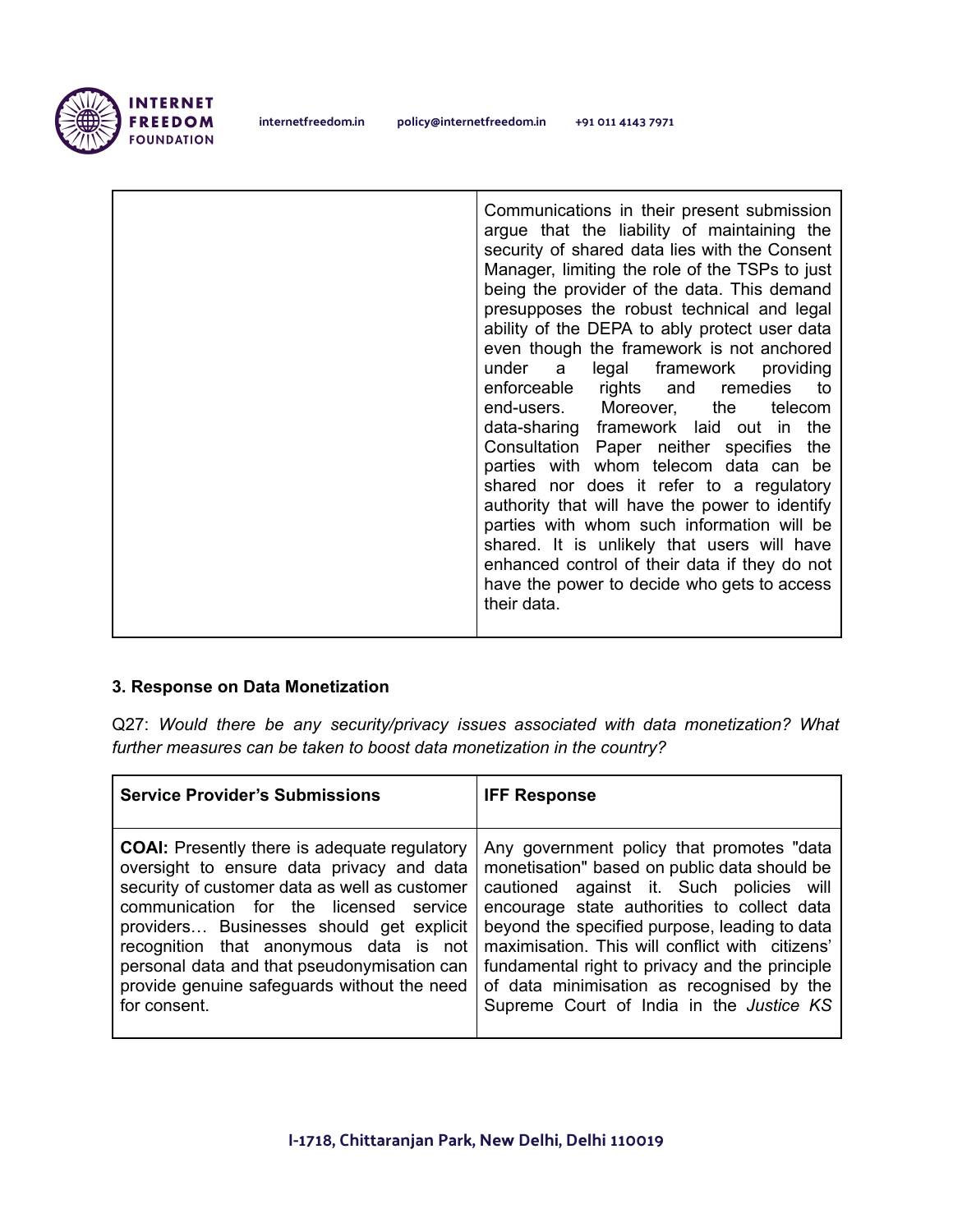

**Reliance Jio:** Select data digitization drive can be undertaken for domains/industries which are well placed for secure processing of the data. Government departments should take a lead in this and be the pioneers in digitization of hard documents already in possession of various Reliance Jio Infocomm Ltd departments. They can develop the infrastructure and framework for secure processing of such digitized data.

**Bharti Airtel:** Suggest to create authorised centers for digitization wherein current infrastructure (Aadhaar kiosks, payments bank kiosks) could be used to digitize documents for the citizen. To take care of security and privacy related concerns, an authorization/alerting mechanism should be put in place when a citizen's data is accessed e.g. message alerts and information of agency/ enterprise accessing the information…In addition, businesses should get explicit recognition that anonymous data is not personal data and that pseudonymization can provide genuine safeguards without the need for consent…We submit that, presently there is adequate regulatory oversight to ensure data privacy and data security of customer data as well as customer communication for the licensed service providers.

*Puttaswamy v. Union of India*. 9

Moreover, in the absence of a data protection law, data monetization will undoubtedly result in actual harm for citizens with little to no legal recourse. IFF disagrees with COAI's statement arguing India has adequate regulatory oversight to ensure data privacy and security of customer data. In February 2020, reports emerged that a vehicle database developed by the Ministry of Road Transport and Highway (MoRTH) called Vahan, was being misused by rioters for purposes of targeted violence as it was accessible by third parties and the public. 10 Although the data was later recalled, it exposed the privacy risks that could emerge from allowing public access to such information. <sup>11</sup> Such unfettered sharing of data, without appropriate consent mechanism or legal/institutional safeguards, can threaten the security and fundamental freedoms of minority and at-risk groups.

Further, caution should also be taken while processing anonymised data. Service providers, like COAI and Bharti Airtel in the present consultation paper have said "businesses should get explicit recognition that anonymous data is not personal data and that pseudonymization can provide genuine safeguards without the need for consent". However, this demand fails to satisfy data privacy norms on two grounds. First, it isn't easy to ascertain what data constitutes personal or non personal data (NPD).

 $9$  2017 (10) SCC 1.

<sup>10</sup> Internet Freedom Foundation; *We have written to Government asking them to stop public access to the Vahan database #SaveOurPrivacy*; February 26th, 2020;

<https://internetfreedom.in/we-have-written-to-government-asking-them-to-stop-risks-of-misuse-of-government-datasets/>

<sup>11</sup> Internet Freedom Foundation, *MORTH scraps bulk data sharing policy*; 30th June 2020 <https://internetfreedom.in/morth-bulk-data-sharing-policy-scrapped/>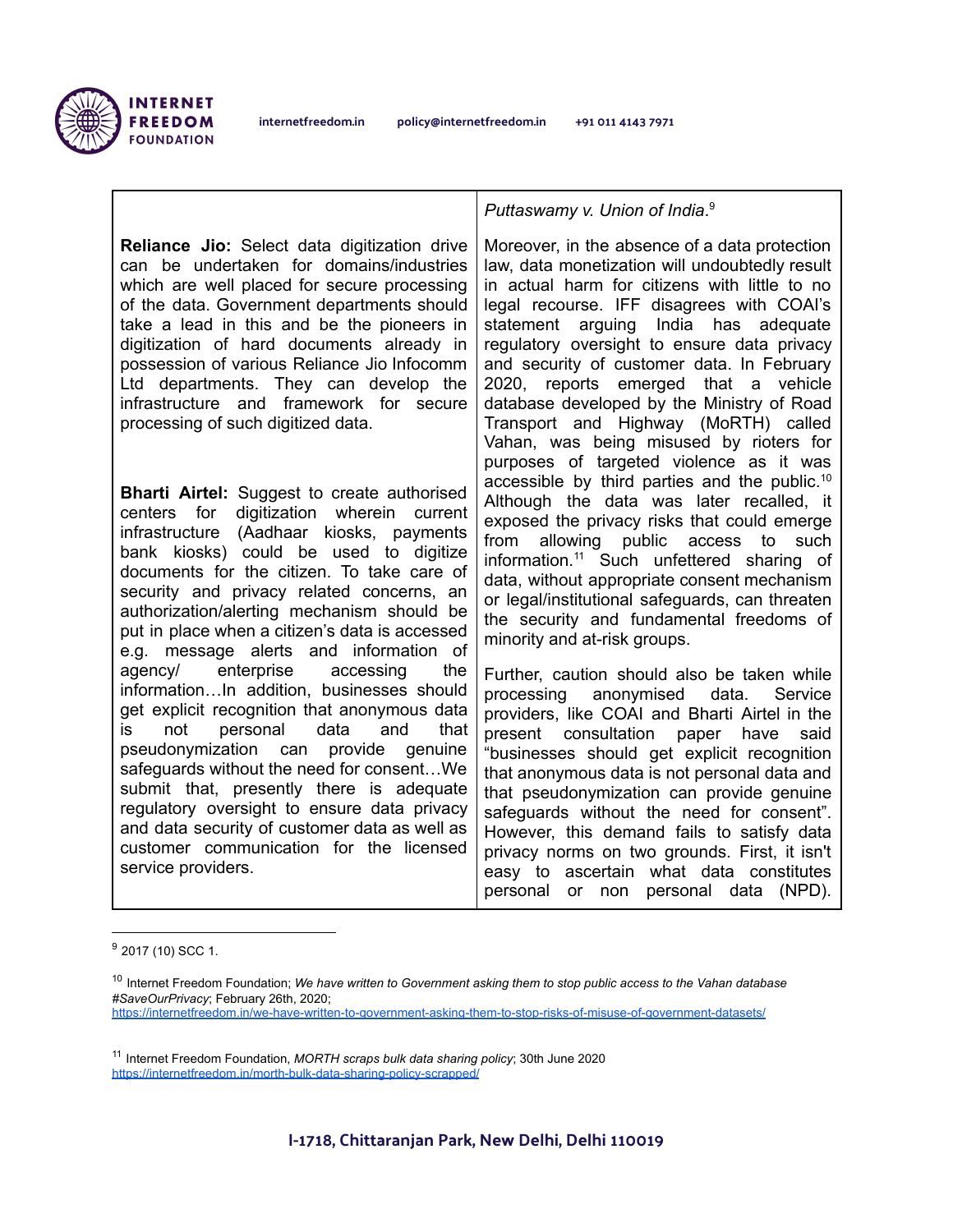

internetfreedom.in policy@internetfreedom.in +91 011 4143 7971

International opinion on such issues has generally strayed towards a more robust definition of NPD. For example, the European Court of Justice has held that even for data points that are not sufficient in and of themselves to identify a data subject (such as dynamic IP addresses), "such a piece of information has to be treated as personal data provided that the missing pieces of the puzzle can also be collected by other sources". 12,13 Second, the ease with which de-anonymisation of data can be conducted must be accounted for. Several studies have indicated the increased threat of de-anonymisation, both directly and indirectly. Direct attacks through decryption may, for example, "successfully identify users' Netflix records, uncovering their political preferences and other potentially sensitive information."<sup>14</sup> Meanwhile, indirect 'inference' attacks use already available data "to deduce new personal information not explicitly present in the original data". <sup>15</sup> The real-world effects of these attacks have already been demonstrated. One study showed that just 4 data points about mobile phone location could uniquely identify 95% of the test population. <sup>16</sup> Another study showed that just three transactions are enough to identify an

<sup>12</sup> Marda; *Non-personal data: the case of the Indian Data Protection Bill, definitions and assumptions;* October 15th, 2020; <https://www.adalovelaceinstitute.org/blog/non-personal-data-indian-data-protection-bill/>

<sup>13</sup> Aryan; *Explained: What is non-personal data?;* The Indian Express, July 27th, 2020; <https://indianexpress.com/article/explained/non-personal-data-explained-6506613/>

<sup>14</sup> Lee, Liu, Ji, Mittal, & Lee; *Quantification of De-anonymization Risks in Social Networks*; Princeton Architecture Laboratory for Multimedia and Security, March 15th, 2017; <http://palms.ee.princeton.edu/system/files/Quantification+of+De-anonymization+Risks+in+Social+Networks.pdf>.

<sup>15</sup> Gambs, Killijian, & del Prado Cortez; *De-anonymization attack on geolocated data*; Journal of Computer and System Sciences, April 18th, 2014; <https://www.sciencedirect.com/science/article/pii/S0022000014000683>.

<sup>16</sup> Zyga; *Study shows how easy it is to determine someone's identity with cell phone data*; Phys.org, March 25th, 2013; [https://phys.org/news/2013-03-easy-identity-cell.html.](https://phys.org/news/2013-03-easy-identity-cell.html)